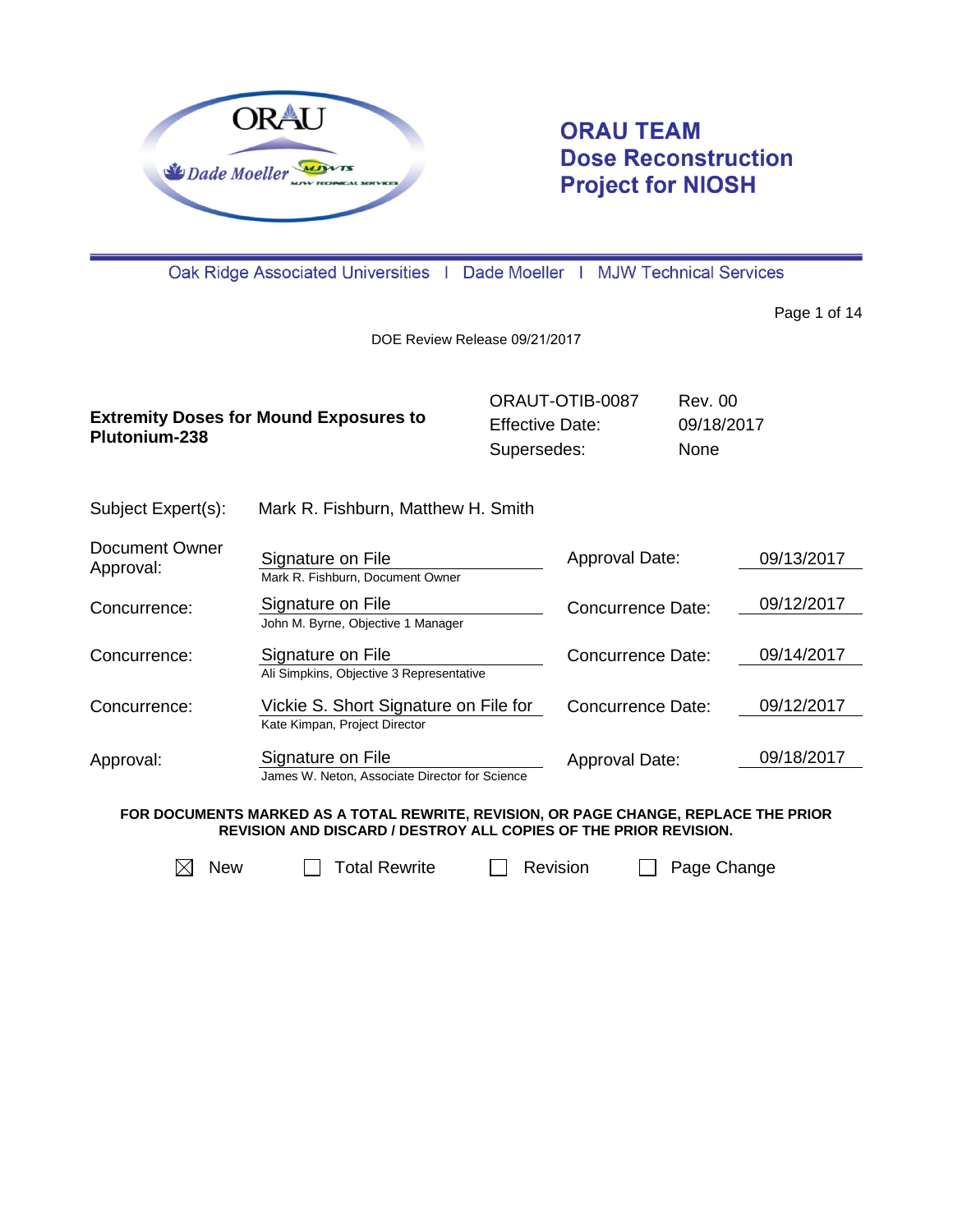| Document No.<br>ORAUT-OTIB-C<br>0087 | 00<br>No.<br>Revision | .09/18/2017<br>Date:<br>IEffective⊹ | ⊥ of ⊺<br>Paαe |
|--------------------------------------|-----------------------|-------------------------------------|----------------|

### **PUBLICATION RECORD**

| <b>EFFECTIVE</b><br><b>DATE</b> | <b>REVISION</b><br><b>NUMBER</b> | <b>DESCRIPTION</b>                                                                                                                                                                                                                                                                 |
|---------------------------------|----------------------------------|------------------------------------------------------------------------------------------------------------------------------------------------------------------------------------------------------------------------------------------------------------------------------------|
| 09/18/2017                      | 00                               | New document initiated to calculate extremity to whole-body ratios<br>for work performed at Mound for work with Pu-238. Incorporates<br>formal internal and NIOSH review comments. Training required: As<br>determined by the Objective Manager. Initiated by Matthew H.<br>Smith. |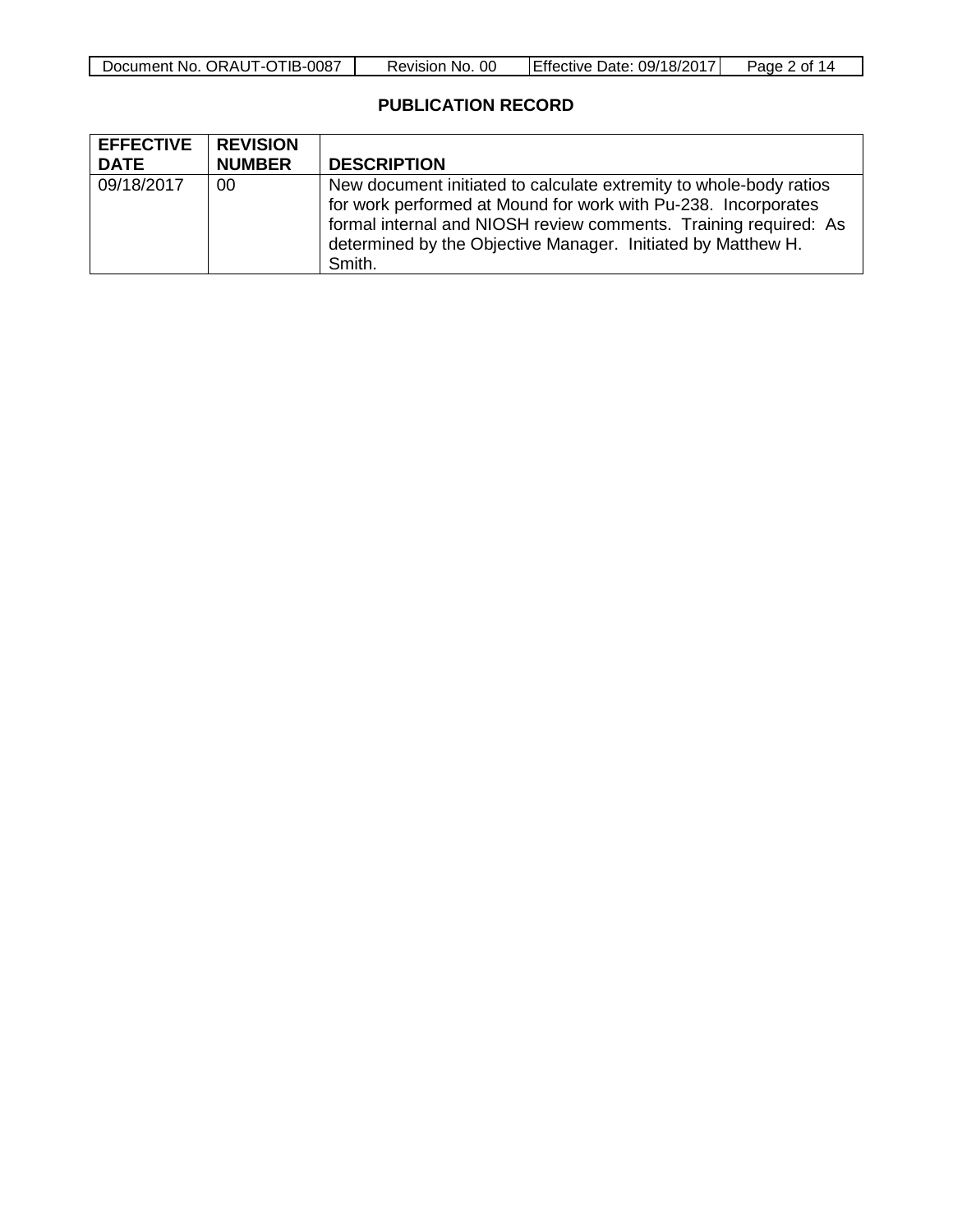| प।B-<br>-0087<br>Document No.<br>ORAU <sup>®</sup><br>' I -C | <sub>OC</sub><br>No.<br>Revision | $\ldots 09/18/201^-$<br>Date:<br>TEffective L | 3 Of<br>Page |
|--------------------------------------------------------------|----------------------------------|-----------------------------------------------|--------------|

### **TABLE OF CONTENTS**

### **SECTION**

### **TITLE**

### **PAGE**

| 1.0 | 1.1<br>1.2 |  |
|-----|------------|--|
| 2.0 |            |  |
| 3.0 |            |  |
| 4.0 |            |  |
| 5.0 | 5.2        |  |
| 6.0 |            |  |
|     |            |  |

### **LIST OF TABLES**

## **TABLE**

# **TITLE**

### **LIST OF FIGURES**

#### **FIGURE TITLE PAGE**  $3-1$ Neutron energy spectrum for <sup>238</sup>PuO<sub>2</sub> RTG  $\overline{7}$

### **PAGE**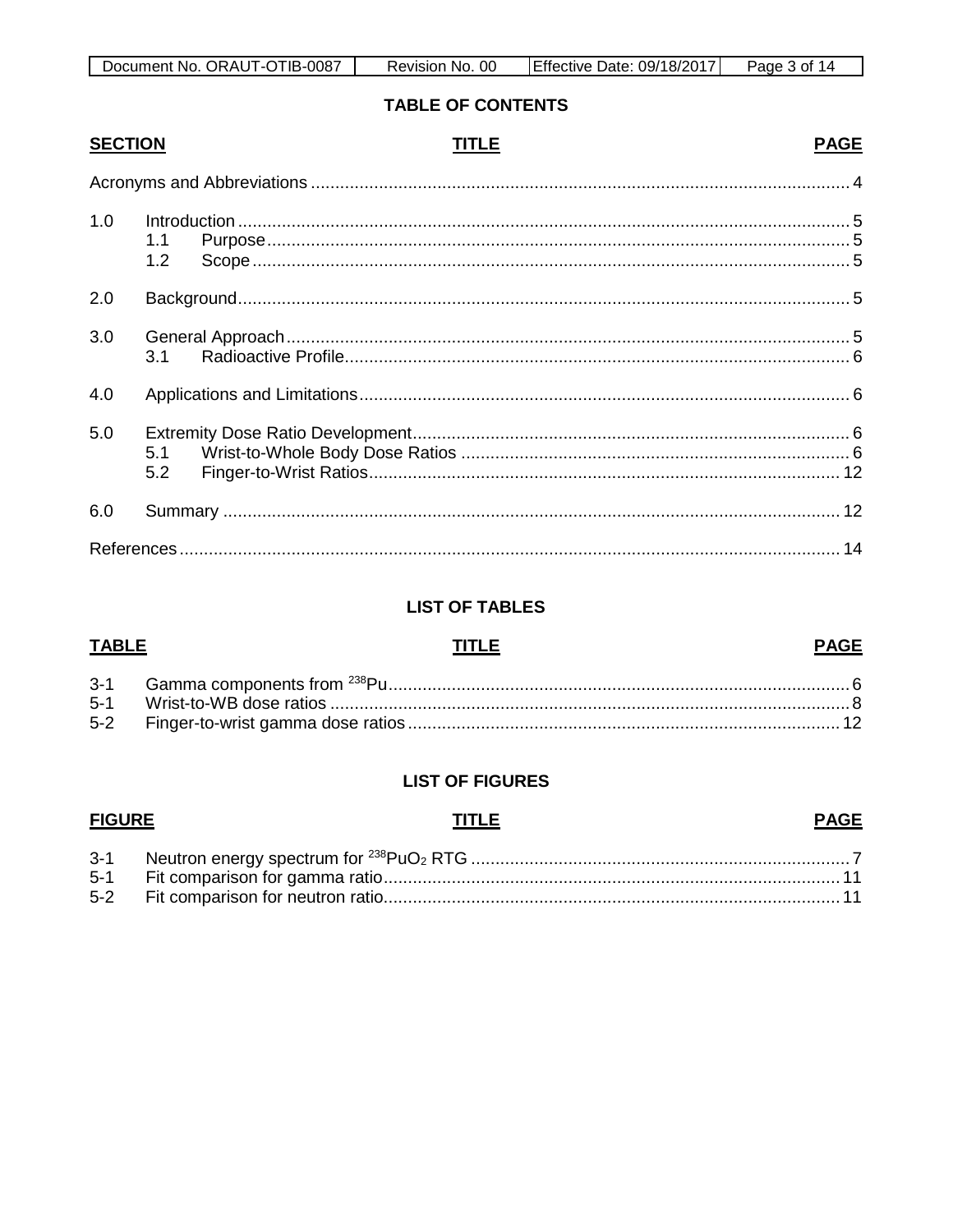#### <span id="page-3-0"></span>**ACRONYMS AND ABBREVIATIONS**

| <b>AIC</b>                 | Akaike information criterion                                                            |
|----------------------------|-----------------------------------------------------------------------------------------|
| <b>DOE</b>                 | U.S. Department of Energy                                                               |
| keV                        | kiloelectron-volt, 1,000 electron-volts                                                 |
| mrem                       | millirem                                                                                |
| <b>NIOSH</b><br><b>NTA</b> | National Institute for Occupational Safety and Health<br>nuclear track emulsion, type A |
| <b>ORAU</b>                | Oak Ridge Associated Universities                                                       |
| <b>RTG</b>                 | radioisotope thermoelectric generator                                                   |
|                            | SRDB Ref ID Site Research Database Reference Identification (number)                    |
| TIB<br>TLD                 | technical information bulletin<br>thermoluminescent dosimeter                           |
| WB                         | whole body                                                                              |
| U.S.C.                     | <b>United States Code</b>                                                               |
| §                          | section or sections                                                                     |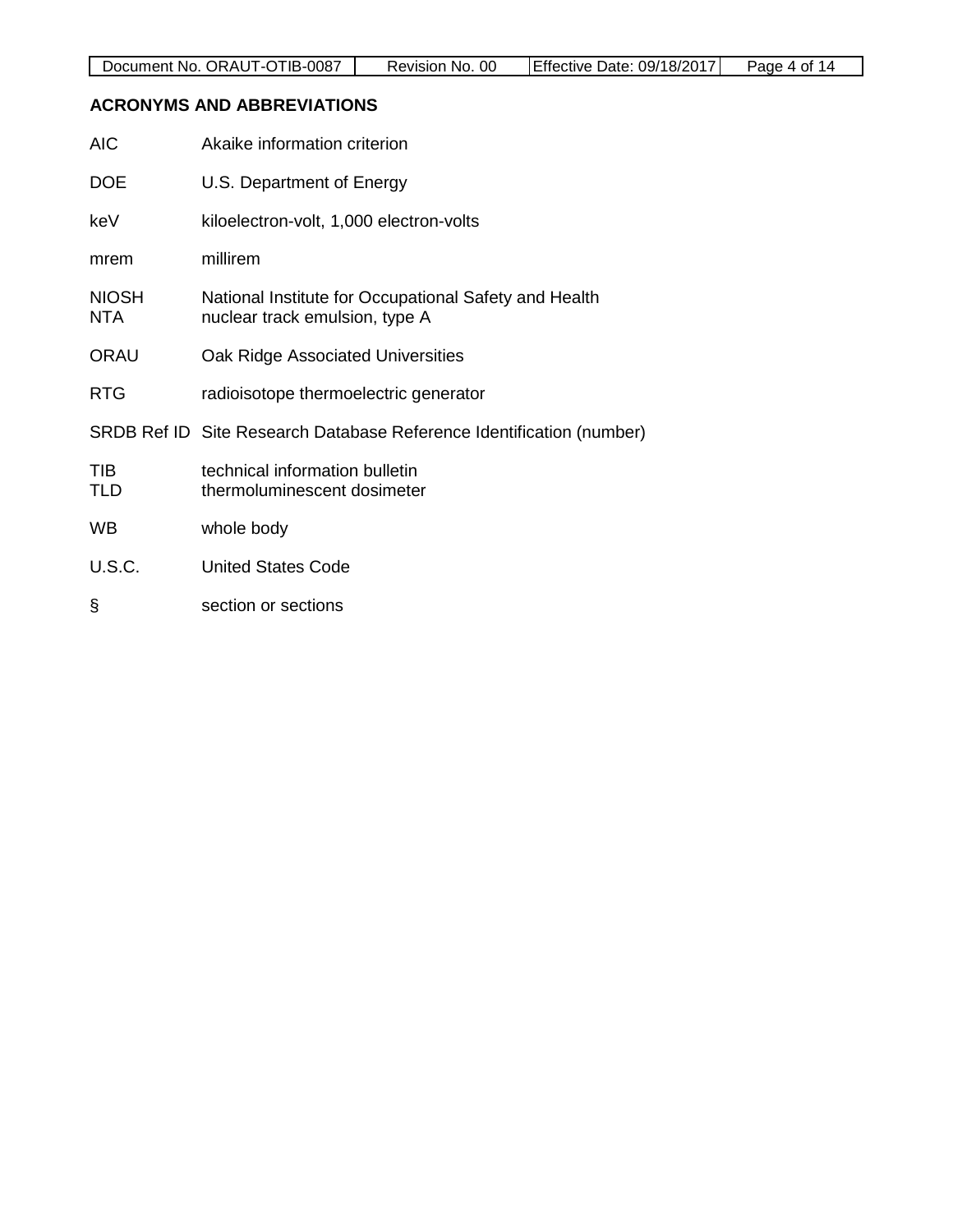| Document No. ORAUT-OTIB-0087 | Revision No. 00 | Effective Date: 09/18/2017 | Page 5 of 14 |
|------------------------------|-----------------|----------------------------|--------------|

#### <span id="page-4-0"></span>**1.0 INTRODUCTION**

Technical information bulletins (TIBs) are not official determinations made by the National Institute for Occupational Safety and Health (NIOSH) but are rather general working documents that provide historical background information and guidance to assist in the preparation of dose reconstructions at particular sites or categories of sites. They will be revised in the event additional relevant information is obtained about the affected site(s). TIBs may be used to assist NIOSH staff in the completion of individual dose reconstructions.

In this document, the word "facility" is used as a general term for an area, building, or group of buildings that served a specific purpose at a site. It does not necessarily connote an "atomic weapons employer facility" or a "Department of Energy (DOE) facility" as defined in the Energy Employees Occupational Illness Compensation Program Act of 2000 [42 U.S.C. § 7384l(5) and (12)].

### <span id="page-4-1"></span>**1.1 PURPOSE**

This TIB provides information about and comparison of whole-body (WB), wrist, and finger doses. This information may be used to determine ratios to assist in the determination of extremity doses. If worker extremity dosimeter results are available, those results should be used either as the dose to assign or as values from which a ratio can be calculated to better determine the dose to the cancer site, whichever is more appropriate.

#### <span id="page-4-2"></span>**1.2 SCOPE**

The information in this TIB may be used to determine dose to assign to extremities while working with or around <sup>238</sup>Pu at Mound, or other sites where exposure to <sup>238</sup>Pu occurred, when WB dose or finger ring dose is available.

### <span id="page-4-3"></span>**2.0 BACKGROUND**

Some workers assigned to Mound had only WB dosimetry assigned to them. However, the work they performed might have included working "hands-on" with <sup>238</sup>Pu, and it would be expected that the dose to the extremities would be elevated in comparison with the WB dose. For these workers an approach may be needed to assign dose to the extremities. Further, if finger ring dose is available, the wrist-to-finger ratios could be used to determine the dose to other parts of the hand.

#### <span id="page-4-4"></span>**3.0 GENERAL APPROACH**

Information in Mound reports *Wrist and Fingertip Dose Measurements for Plutonium-238 Processing Operations* (Bigler 1973) and *Extremity Monitoring Study of Personnel in Plutonium Operations* (Bigler and Phillabaum 1973) was reviewed.

Mound initiated a study in September 1972 to determine the need for extremity monitoring for personnel involved in <sup>238</sup>Pu operations at the site. Wrist badges suitable for determining both neutron exposure using nuclear track emulsion, type A (NTA) film and gamma exposure using LiF thermoluminescent dosimeters (TLDs) were selected. The workers who performed the operations were monitored for various lengths of time ranging from 2 to 22 weeks with a 2-week dosimeter exchange frequency.

A study was also performed in 1972 and 1973 with wrist and WB gamma and neutron doses during work in gloveboxes where the workers were wearing leaded rubber gloves. The monitoring approach for detecting the gamma and neutron dose used the same monitoring approach (i.e., LiF TLDs and NTA film, respectively) as the other study. This study also involved taping TLDs to the finger tips on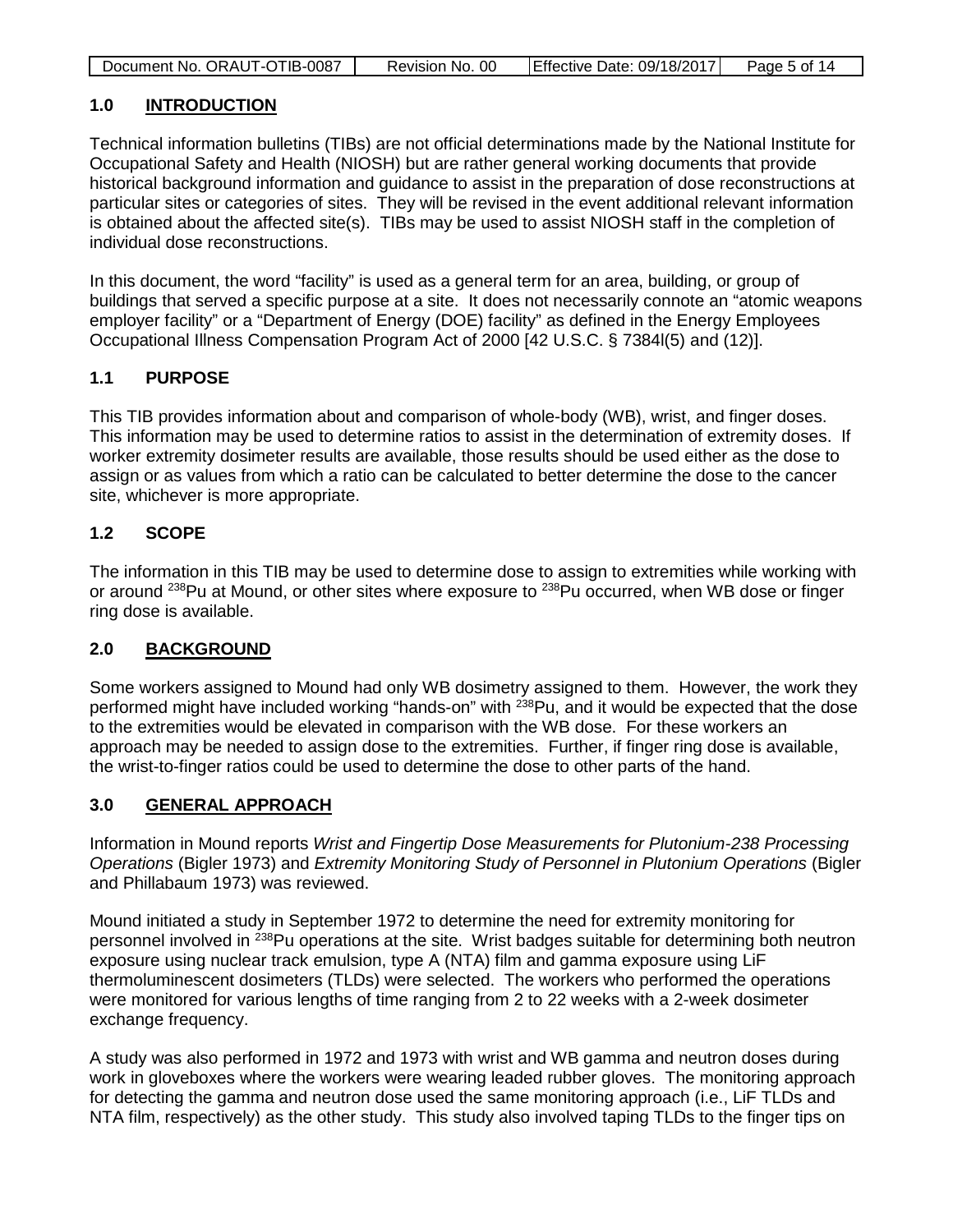| Document No. ORAUT-OTIB-0087 | Revision No. 00 | Effective Date: 09/18/2017 | Page 6 of 14 |
|------------------------------|-----------------|----------------------------|--------------|

the second or third finger of each hand to be able to determine the gamma dose to the finger tips. The number of days the dosimetry was worn ranged from 3 to 10 days.

The information in these reports can be used to determine the ratios of left wrist to WB and right wrist to WB for gamma and neutron radiation. Ratios for left finger to left wrist and right finger to right wrist gamma ratios for a limited number of applications can also be developed.

### <span id="page-5-0"></span>**3.1 RADIOACTIVE PROFILE**

Plutonium-238 is primarily thought of as an alpha emitter, but there are other emitted radiations that can contribute to external dose (Table 3-1). Table 3-1 provides the gamma energies and the percent of time that they are emitted (e.g., 13% of the time a gamma is emitted with 17 keV of energy).

| (Foster 1966).<br><b>Gamma component</b><br>(keV) | <b>Absolute intensities</b><br>(%)ª |
|---------------------------------------------------|-------------------------------------|
| 17                                                | $1.3 \times 10^{1}$                 |
| 43                                                | $3.8 \times 10^{-2}$                |
| 99                                                | $9.0 \times 10^{-3}$                |
| 150                                               | $1.0 \times 10^{-3}$                |
| 203                                               | $4.0 \times 10^{-6}$                |
| 760                                               | $5.0 \times 10^{-5}$                |
| 875                                               | $2.0 \times 10^{-5}$                |

<span id="page-5-4"></span>

|  | Table 3-1, Gamma components from <sup>238</sup> Pu |  |
|--|----------------------------------------------------|--|
|  |                                                    |  |

a. Values are absolute intensities because not all disintegrations are accompanied by gamma emission.

When combined into plutonium oxide  $(^{238}PuO_2)$  for the purpose of a radioisotope thermoelectric generator (RTG), a spectrum of neutron energies as presented in Figure 3-1 are generated.

### <span id="page-5-1"></span>**4.0 APPLICATIONS AND LIMITATIONS**

The data from Mound were for workers who were involved in various activities involving <sup>238</sup>Pu in 1972 and 1973. This TIB can be used to determine dose to assign to extremities while working with or around <sup>238</sup>Pu at Mound, or other sites when exposures to <sup>238</sup>Pu (or similar energy spectrum) occurred, when only WB dose is available. In addition, calculated finger-to-wrist ratios can be used to determine finger dose from wrist or WB dosimetry results. In addition, the finger-to-wrist ratios can be used to determine the dose to other parts of the hand if finger ring dose is available.

### <span id="page-5-2"></span>**5.0 EXTREMITY DOSE RATIO DEVELOPMENT**

### <span id="page-5-3"></span>**5.1 WRIST-TO-WHOLE BODY DOSE RATIOS**

Information from the 1972 and 1973 reports on extremity monitoring of individuals during a number of  $238$ Pu operations is presented in Table 5-1. The calculated value and distribution was determined from the dataset after the data was fitted using the Akaike information criterion (AIC). AIC is used to estimate the quality of a model relative to other models. For a gamma ratio (wrist-to-WB) the values were calculated using a Weibull distribution (see Figure 5-1). The values were determined to be 1.3295 (shape of curve), 1.9271 (scale), and 0.3436 (location). For a neutron ratio (wrist-to-WB) a lognormal distribution with a geometric mean of 1.5796 and geometric standard deviation of 2.5414 was determined to be most appropriate (see Figure 5-2).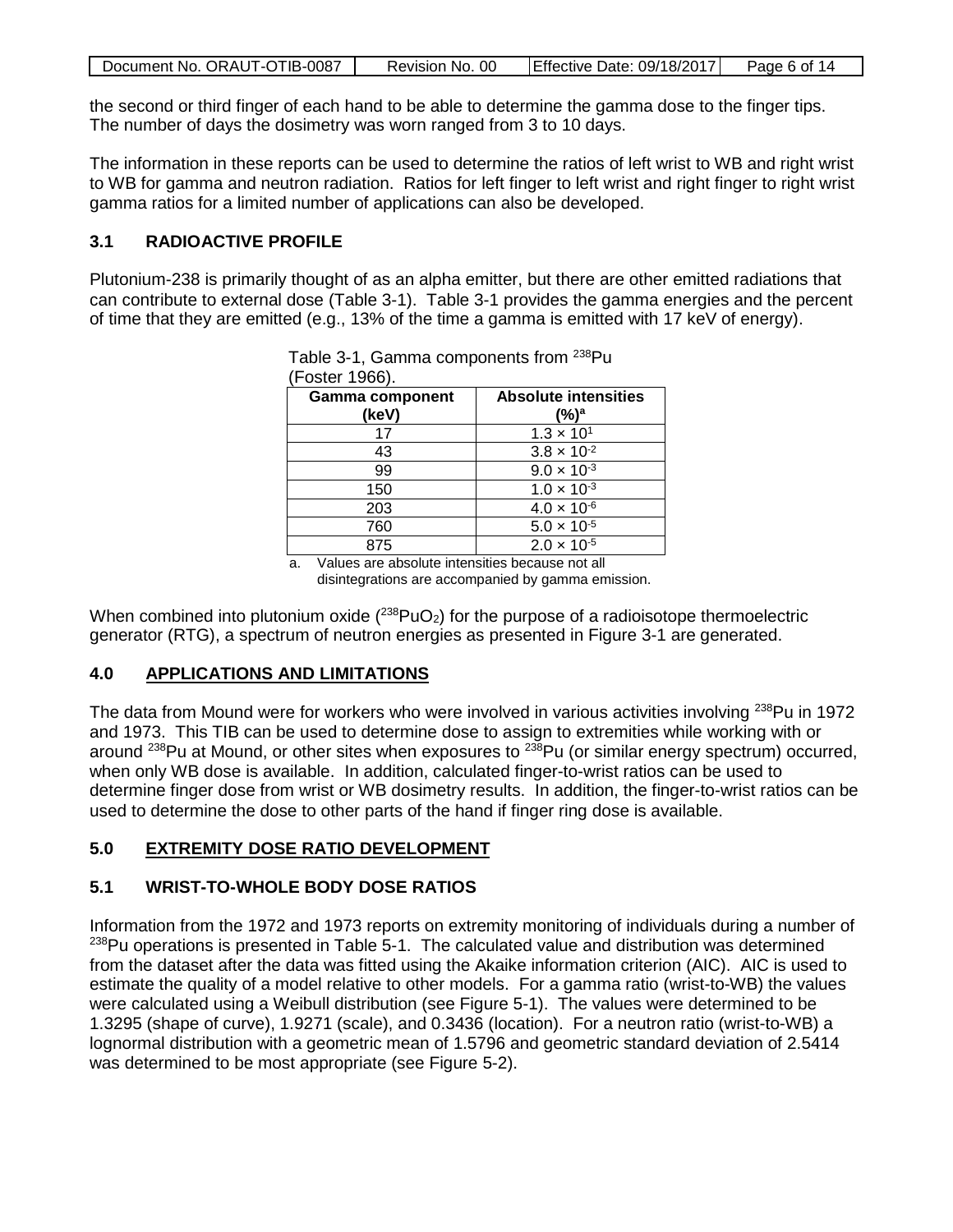

<span id="page-6-0"></span>Figure 3-1. Neutron energy spectrum for <sup>238</sup>PuO<sub>2</sub> RTG (Anderson 1985).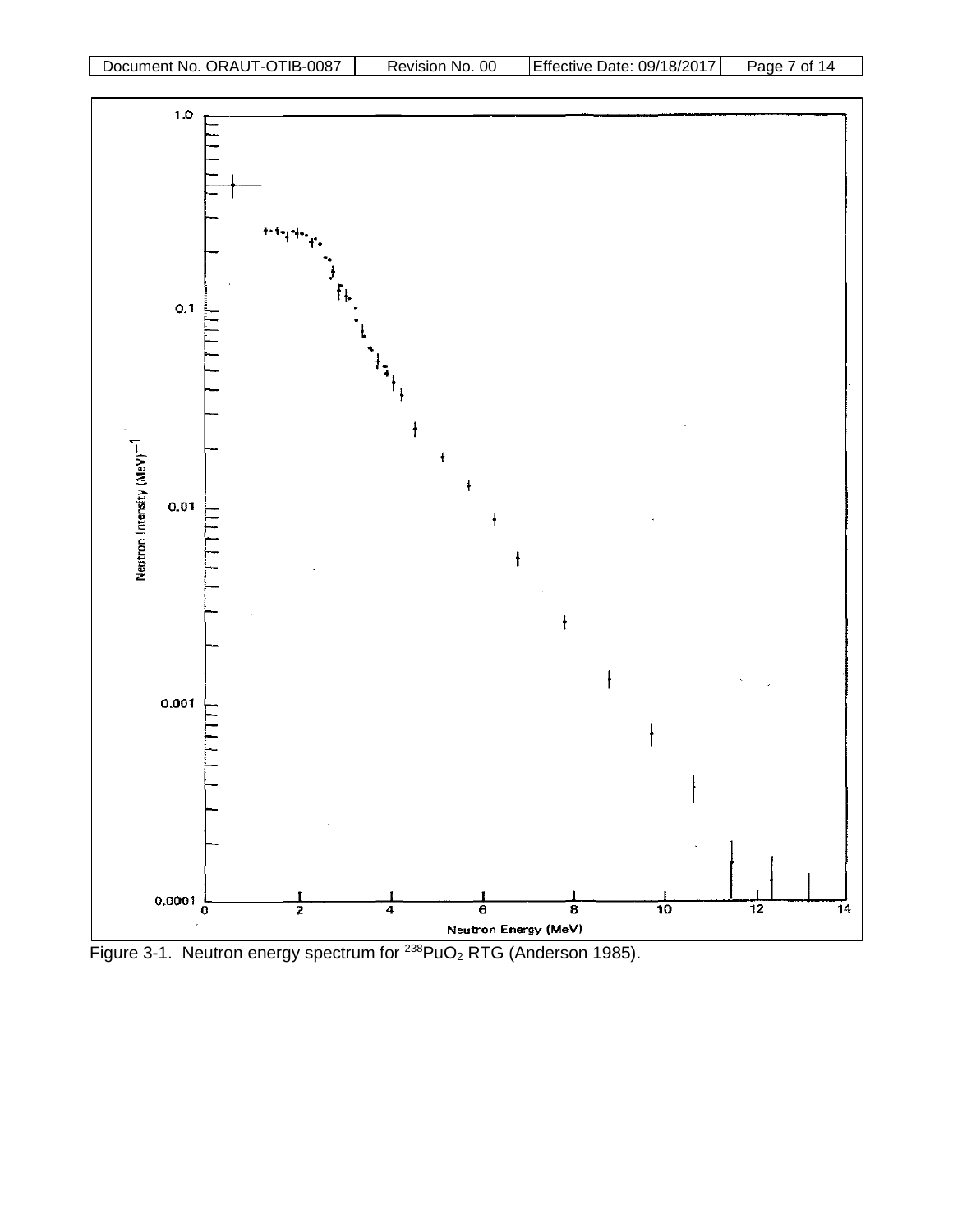### Table 5-1. Wrist-to-WB dose ratios.<sup>a,b</sup>

|                 |        |        |           | Left      | <b>Right</b> |         |         |         | Left      | <b>Right</b> |
|-----------------|--------|--------|-----------|-----------|--------------|---------|---------|---------|-----------|--------------|
|                 | Left   | Right  |           | wrist-to- | wrist-to-    | Left    | Right   |         | wrist-to- | wrist-to-    |
|                 | wrist, | wrist. |           | WВ        | <b>WB</b>    | wrist.  | wrist.  | WB.     | <b>WB</b> | WB           |
|                 | qamma  | aamma  | <b>WB</b> | gamma     | qamma        | neutron | neutron | neutron | neutron   | neutron      |
| <b>Employee</b> | (mrem) | (mrem) | (mrem)    | ratio     | ratio        | (mrem)  | (mrem)  | (mrem)  | ratio     | ratio        |
|                 | 1,272  | 1,602  | 783       | 1.62      | 2.05         | 623     | 352     | 650     | 0.96      | 0.54         |
| 2               | 2,467  | 3.344  | 1,097     | 2.25      | 3.05         | 1,974   | 1,806   | 1,360   | 1.45      | 1.33         |
| 3               | 2,311  | 2,380  | 908       | 2.55      | 2.62         | 1,803   | 1,761   | 1,099   | 1.64      | 1.60         |
| 4               | 144    | 184    | 76        | 1.89      | 2.42         | 92      | 210     | 94      | 0.98      | 2.23         |
| 5               | 86     | 189    | 40        | 2.15      | 4.73         | 80      | 200     | 50      | 1.60      | 4.00         |
| 6               | 156    | 199    | 55        | 2.84      | 3.62         | 120     | 170     | 60      | 2.00      | 2.83         |

#### **Individual doses - Pu-238 fuel processing**

#### **Individual doses -**

#### <span id="page-7-0"></span>**Handle encapsulated and project Pu-238 sources outside of glovebox and move sources within plant**

|                 | Left<br>wrist,<br>qamma | Right<br>wrist.<br>gamma | <b>WB</b> | Left<br>wrist-to-<br>WB<br>gamma | Right<br>wrist-to-<br><b>WB</b><br>qamma | Left<br>wrist,<br>neutron | <b>Right</b><br>wrist.<br>neutron | WB,<br>neutron | Left<br>wrist-to-<br><b>WB</b><br>neutron | Right<br>wrist-to-<br><b>WB</b><br>neutron |
|-----------------|-------------------------|--------------------------|-----------|----------------------------------|------------------------------------------|---------------------------|-----------------------------------|----------------|-------------------------------------------|--------------------------------------------|
| <b>Employee</b> | (mrem)                  | (mrem)                   | (mrem)    | ratio                            | ratio                                    | (mrem)                    | (mrem)                            | (mrem)         | ratio                                     | ratio                                      |
|                 | 371                     | 344                      | 239       | 1.55                             | 1.44                                     | 634                       | 554                               | 349            | 1.82                                      | 1.59                                       |
| າ               | 118                     | N/M                      | 133       | 0.89                             | N/A                                      | 202                       | N/M                               | 194            | 1.04                                      | N/A                                        |
|                 | N/M                     | 175                      | 187       | N/A                              | 0.94                                     | N/M                       | 282                               | 273            | N/A                                       | 1.03                                       |

#### **Individual doses - Analytical determination of Pu-238 fuel used in sources**

|                 | Left<br>wrist,<br>qamma | Right<br>wrist.<br>aamma | <b>WB</b> | Left<br>wrist-to-<br><b>WB</b><br>qamma | Right<br>wrist-to-<br><b>WB</b><br>gamma | Left<br>wrist.<br>neutron | <b>Right</b><br>wrist.<br>neutron | WB,<br>neutron | Left<br>wrist-to-<br>WB<br>neutron | <b>Right</b><br>wrist-to-<br><b>WB</b><br>neutron |
|-----------------|-------------------------|--------------------------|-----------|-----------------------------------------|------------------------------------------|---------------------------|-----------------------------------|----------------|------------------------------------|---------------------------------------------------|
| <b>Employee</b> | (mrem)                  | (mrem)                   | (mrem)    | ratio                                   | ratio                                    | (mrem)                    | (mrem)                            | (mrem)         | ratio                              | ratio                                             |
|                 | 556                     | N/M                      | 399       | 1.39                                    | N/A                                      | 3,736                     | N/M                               | 1,616          | 2.31                               | N/A                                               |
|                 | N/M                     | 575                      | 495       | N/A                                     | 1.16                                     | N/M                       | 2,835                             | 2,030          | N/A                                | 1.40                                              |
| 2               | 660                     | 611                      | 590       | 1.12                                    | 1.04                                     | 1,340                     | 1,008                             | 1,033          | 1.30                               | 0.98                                              |

Page 8

of 14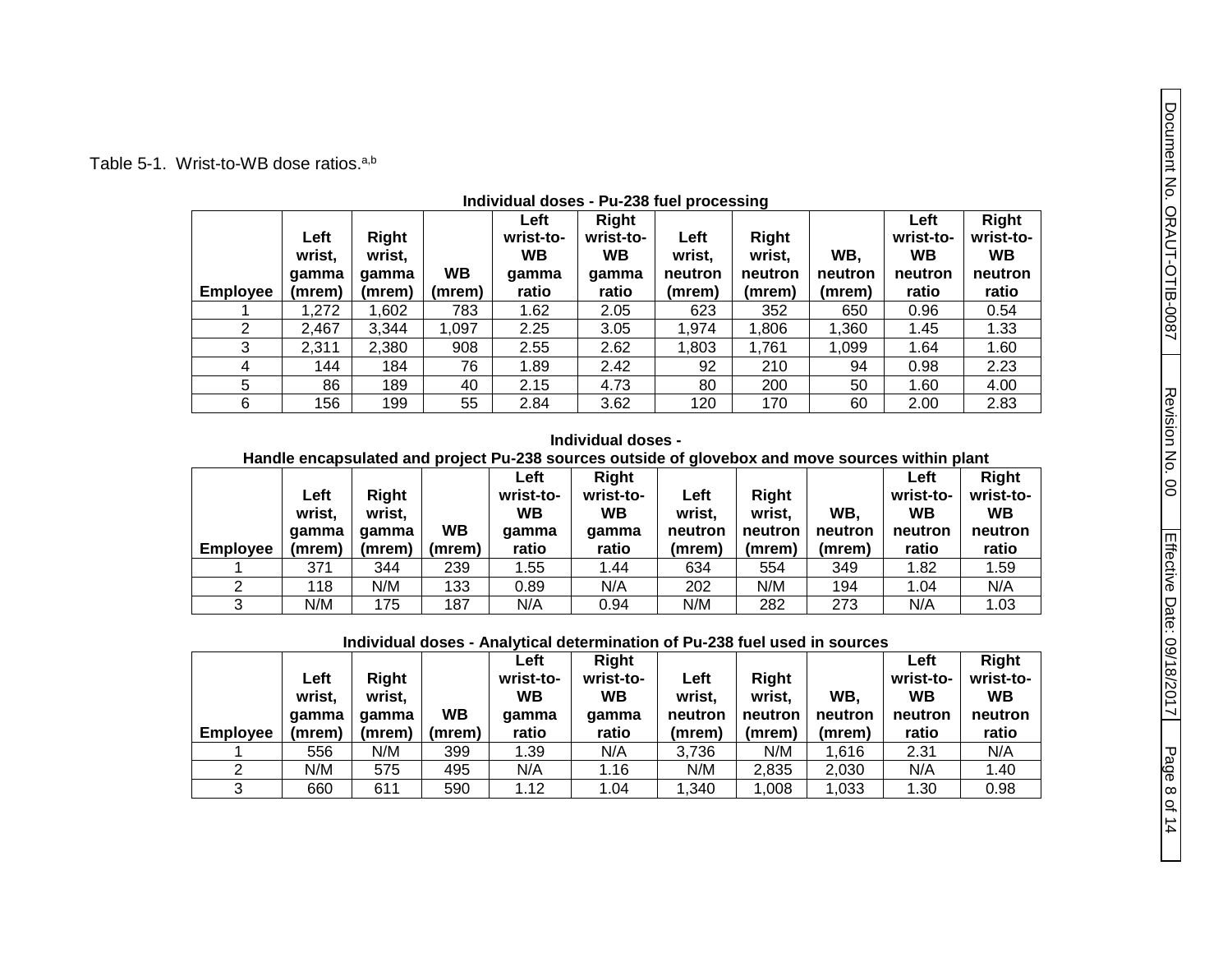Effective Date: 09/1 Effective Date: 09/18/2017

Page 9

of 14

|                 | Left<br>wrist.<br>qamma | Right<br>wrist,<br>aamma | <b>WB</b> | Left<br>wrist-to-<br>WВ<br>qamma | Right<br>wrist-to-<br><b>WB</b><br>qamma | Left<br>wrist.<br>neutron | Right<br>wrist.<br>neutron | WB.<br>neutron | Left<br>wrist-to-<br><b>WB</b><br>neutron | Right<br>wrist-to-<br><b>WB</b><br>neutron |
|-----------------|-------------------------|--------------------------|-----------|----------------------------------|------------------------------------------|---------------------------|----------------------------|----------------|-------------------------------------------|--------------------------------------------|
| <b>Employee</b> | (mrem)                  | (mrem)                   | (mrem)    | ratio                            | ratio                                    | (mrem)                    | (mrem)                     | (mrem)         | ratio                                     | ratio                                      |
|                 | 175                     | 225                      | 344       | 0.51                             | 0.65                                     | 327                       | 578                        | .214           | 0.27                                      | 0.48                                       |
|                 | 28                      | 46                       | 27        | 1.04                             | 1.70                                     | 50                        | 166                        | 54             | 0.93                                      | 3.07                                       |

**Individual doses - Audit of Pu-238 encapsulation process**

**Individual doses - Encapsulation and decontamination of Pu-238 sources**

|                 | Left<br>wrist.  | Right<br>wrist. | WB     | Left<br>wrist-to-<br><b>WB</b> | <b>Right</b><br>wrist-to-<br><b>WB</b> | Left<br>wrist,<br>neutron | Right<br>wrist.<br>neutron | WB.<br>neutron | Left<br>wrist-to-<br>WВ<br>neutron | <b>Right</b><br>wrist-to-<br><b>WB</b><br>neutron |
|-----------------|-----------------|-----------------|--------|--------------------------------|----------------------------------------|---------------------------|----------------------------|----------------|------------------------------------|---------------------------------------------------|
| <b>Employee</b> | qamma<br>(mrem) | gamma<br>(mrem) | (mrem) | gamma<br>ratio                 | qamma<br>ratio                         | (mrem)                    | (mrem)                     | (mrem)         | ratio                              | ratio                                             |
|                 | 269             | N/M             | 71     | 3.79                           | N/A                                    | 237                       | N/M                        | 169            | 1.40                               | N/A                                               |
|                 | N/M             | 518             | 397    | N/A                            | .30                                    | N/M                       | 1,222                      | 4.105          | N/A                                | 0.30                                              |
| 3               | 265             | 403             | 282    | 0.94                           | 1.43                                   | 2,001                     | 4,836                      | 2,202          | 0.91                               | 2.20                                              |

#### **Individual doses - Metallurgical evaluations and studies involving encapsulation of Pu-238**

| <b>Employee</b> | Left<br>wrist,<br>qamma<br>(mrem) | Right<br>wrist.<br>qamma<br>(mrem) | <b>WB</b><br>(mrem) | Left<br>wrist-to-<br><b>WB</b><br>qamma<br>ratio | Right<br>wrist-to-<br><b>WB</b><br>qamma<br>ratio | Left<br>wrist.<br>neutron<br>(mrem) | . .<br>Right<br>wrist.<br>neutron<br>(mrem) | WB.<br>neutron<br>(mrem) | Left<br>wrist-to-<br>WВ<br>neutron<br>ratio | <b>Right</b><br>wrist-to-<br><b>WB</b><br>neutron<br>ratio |
|-----------------|-----------------------------------|------------------------------------|---------------------|--------------------------------------------------|---------------------------------------------------|-------------------------------------|---------------------------------------------|--------------------------|---------------------------------------------|------------------------------------------------------------|
|                 | N/M                               | 269                                | 147                 | N/A                                              | 1.83                                              | N/M                                 | ,800                                        | 407                      | N/A                                         | 4.42                                                       |
|                 | 408                               | 350                                | 459                 | 0.89                                             | 0.76                                              | 779                                 | 539                                         | 1,079                    | 0.72                                        | 0.50                                                       |
|                 |                                   |                                    |                     |                                                  |                                                   |                                     |                                             |                          |                                             |                                                            |
| 3               | 851                               | N/M                                | 171                 | 4.98                                             | N/A                                               | 3,821                               | N/M                                         | 178                      | 21.49                                       | N/A                                                        |
| 4               | N/M                               | 940                                | 310                 | N/A                                              | 3.03                                              | N/M                                 | 2,049                                       | 527                      | N/A                                         | 3.89                                                       |

**Individual doses - Handling of Pu-238 neutron sources**

|          |        |              |           | Left      | <b>Right</b> |         |              |         | Left      | <b>Right</b> |
|----------|--------|--------------|-----------|-----------|--------------|---------|--------------|---------|-----------|--------------|
|          | Left   | <b>Right</b> |           | wrist-to- | wrist-to-    | Left    | <b>Right</b> |         | wrist-to- | wrist-to-    |
|          | wrist. | wrist.       |           | <b>WB</b> | <b>WB</b>    | wrist.  | wrist.       | WB,     | WB        | WВ           |
|          | qamma  | qamma        | <b>WB</b> | gamma     | aamma        | neutron | neutron      | neutron | neutron   | neutron      |
| Emplovee | (mrem) | (mrem)       | (mrem)    | ratio     | ratio        | (mrem)  | (mrem)       | (mrem)  | ratio     | ratio        |
|          | 176    |              | 211       | 0.83      | 0.36         | 720     | 417          | .437    | 0.50      | 0.29         |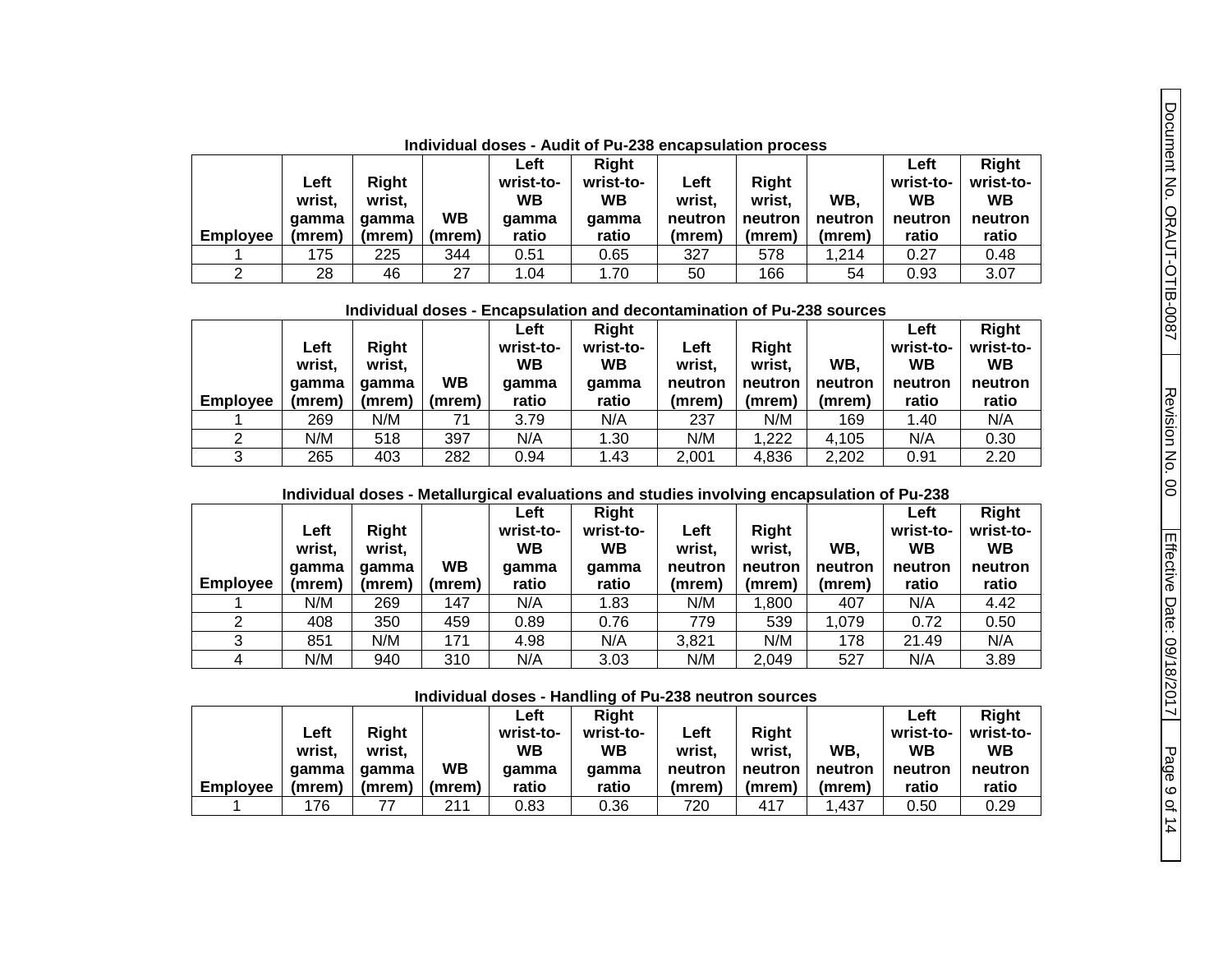| <b>Employee</b> | Left<br>wrist,<br>qamma<br>(mrem) | Right<br>wrist.<br>qamma<br>(mrem) | <b>WB</b><br>(mrem) | Left<br>wrist-to-<br><b>WB</b><br>qamma<br>ratio | <b>Right</b><br>wrist-to-<br><b>WB</b><br>qamma<br>ratio | Left<br>wrist.<br>neutron<br>(mrem) | <b>Right</b><br>wrist.<br>neutron<br>(mrem) | WB.<br>neutron<br>(mrem) | Left<br>wrist-to-<br>WВ<br>neutron<br>ratio | <b>Right</b><br>wrist-to-<br><b>WB</b><br>neutron<br>ratio |
|-----------------|-----------------------------------|------------------------------------|---------------------|--------------------------------------------------|----------------------------------------------------------|-------------------------------------|---------------------------------------------|--------------------------|---------------------------------------------|------------------------------------------------------------|
|                 | 115                               | 188                                | 27                  | 4.26                                             | 6.96                                                     | 192                                 | 254                                         | N/M                      | N/A                                         | N/A                                                        |
| 2               | N/M                               | 339                                | 138                 | N/A                                              | 2.46                                                     | N/M                                 | 122                                         | 52                       | N/A                                         | 2.33                                                       |
| 3               | 764                               | N/M                                | 296                 | 2.58                                             | N/A                                                      | 5.065                               | N/M                                         | 287                      | 17.64                                       | N/A                                                        |
| 4               | 63                                | 72                                 | 33                  | 1.91                                             | 2.18                                                     | 126                                 | 137                                         | 40                       | 3.15                                        | 3.43                                                       |
| 5               | 31                                | 34                                 |                     | 4.43                                             | 4.86                                                     | 28                                  | 49                                          | 28                       | 1.00                                        | 1.75                                                       |

#### **Individual doses - Vacuum hot press operation of Pu-238 discs**

#### **Individual doses - Radiography and leak testing of Pu-238 sources**

|                 |        |        |           | Left      | Right     |         |         |         | Left      | Right     |
|-----------------|--------|--------|-----------|-----------|-----------|---------|---------|---------|-----------|-----------|
|                 | Left   | Right  |           | wrist-to- | wrist-to- | Left    | Right   |         | wrist-to- | wrist-to- |
|                 | wrist. | wrist, |           | <b>WB</b> | <b>WB</b> | wrist,  | wrist.  | WB.     | <b>WB</b> | <b>WB</b> |
|                 | qamma  | aamma  | <b>WB</b> | qamma     | qamma     | neutron | neutron | neutron | neutron   | neutron   |
| <b>Employee</b> | (mrem) | (mrem) | (mrem)    | ratio     | ratio     | (mrem)  | (mrem)  | (mrem)  | ratio     | ratio     |
|                 | 145    | 226    | 258       | 0.56      | 0.88      | 961     | ,598    | 596     | 1.61      | 2.68      |

a. N/A = not applicable.

b. N/M = not measured.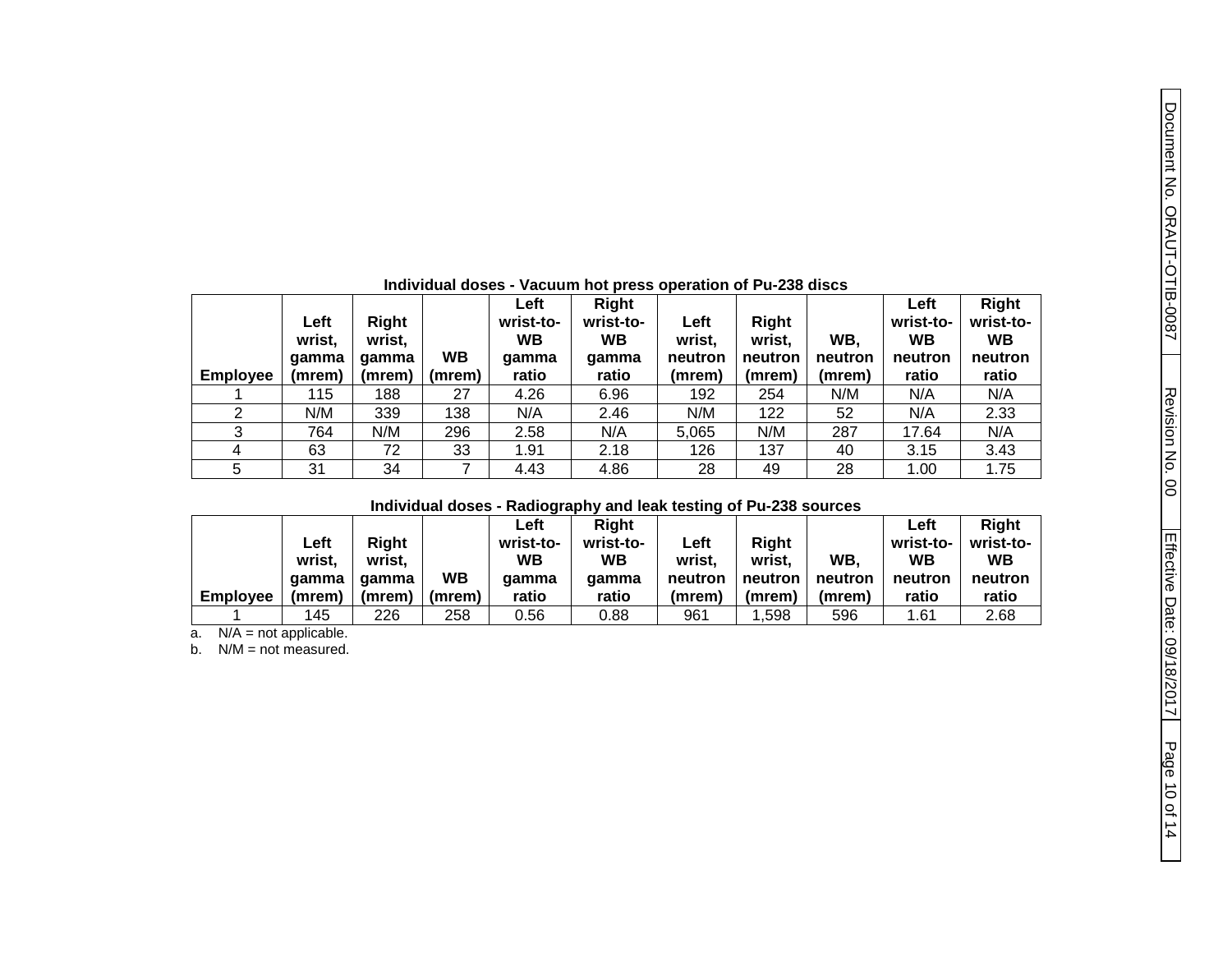

<span id="page-10-0"></span>Figure 5-1. Fit comparison for gamma ratio.



<span id="page-10-1"></span>Figure 5-2. Fit comparison for neutron ratio.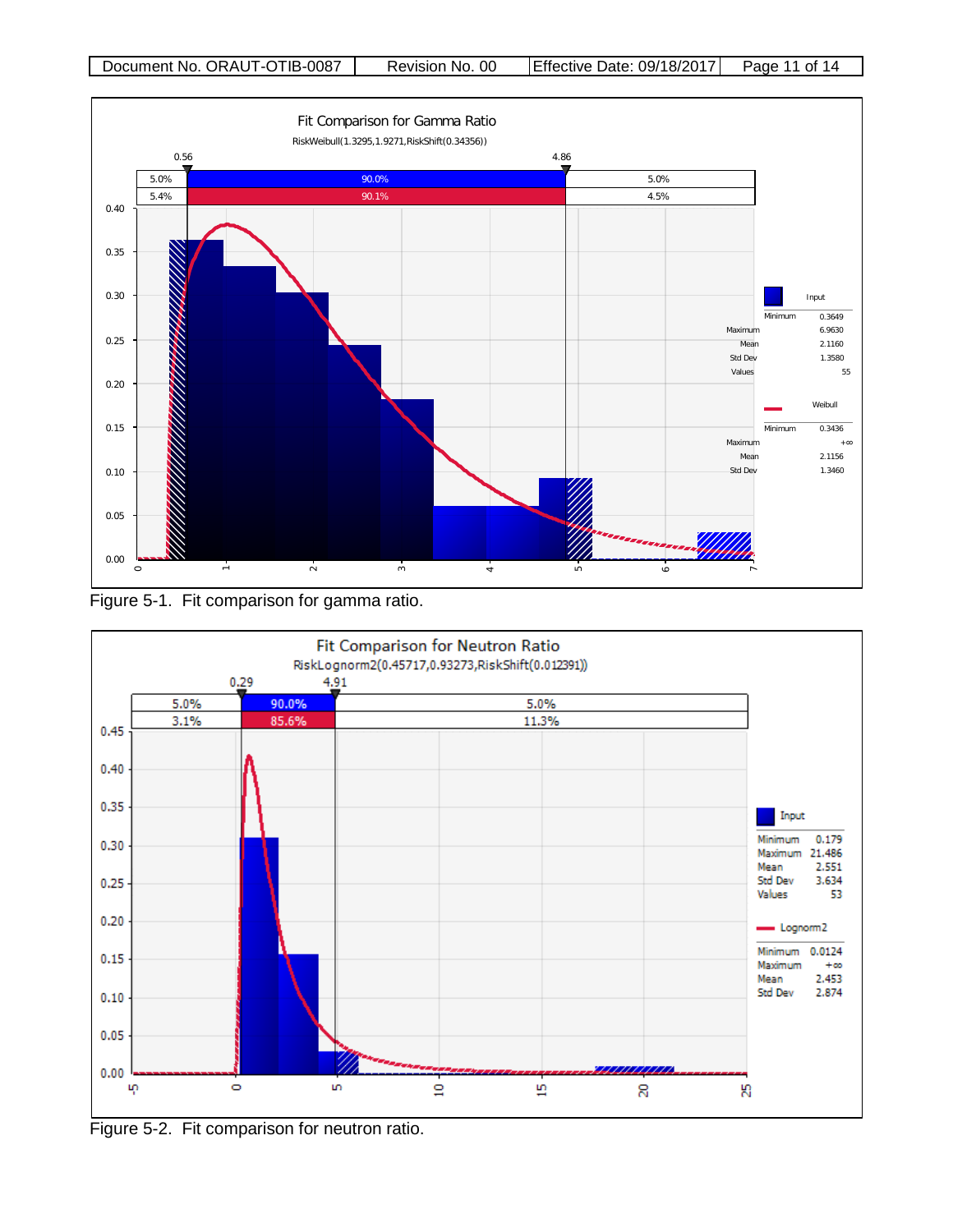| Document No. ORAUT-OTIB-0087<br>Effective Date: 09/18/2017<br>Page 12 of 14<br>Revision No. 00 |
|------------------------------------------------------------------------------------------------|
|------------------------------------------------------------------------------------------------|

### <span id="page-11-0"></span>**5.2 FINGER-TO-WRIST RATIOS**

Information from the 1973 report on individuals wearing finger and wrist dosimeters was used to develop finger-to-wrist ratios (Table 5-2). A calculated average and standard deviation was determined from the limited dataset. The average was calculated to be 3.18 and 2.76 (left finger to left wrist and right finger to right wrist, respectively). The associated standard deviations were calculated to be 0.53 and 0.85 (left finger to left wrist and right finger to right wrist, respectively). Since the data is limited, a fit comparison could not be determined and a normal distribution is recommended as a default value.

Unless it is known that an involved worker is right or left-handed, the higher ratio should be used (i.e., 3.18 with a standard deviation of 0.53).

|                 | Individual Doses - Pu-238 fuel processing |                      |                               |                              |                                   |                                    |  |  |  |  |  |  |  |
|-----------------|-------------------------------------------|----------------------|-------------------------------|------------------------------|-----------------------------------|------------------------------------|--|--|--|--|--|--|--|
| <b>Employee</b> | Left finger<br>(mrem)                     | Left wrist<br>(mrem) | <b>Right finger</b><br>(mrem) | <b>Right wrist</b><br>(mrem) | Left finger-<br>to-wrist<br>ratio | Right<br>finger-to-<br>wrist ratio |  |  |  |  |  |  |  |
|                 | 351                                       | 86                   | 641                           | 189                          | 4.08                              | 3.39                               |  |  |  |  |  |  |  |
|                 | 482                                       | 156                  | 369                           | 199                          | 3.09                              | 1.85                               |  |  |  |  |  |  |  |

#### Table 5-2. Finger-to-wrist gamma dose ratios.

#### <span id="page-11-2"></span>**Individual Doses - Vacuum hot press of Pu-238 discs**

| <b>Employee</b> | <b>Left finger</b><br>(mrem) | Left wrist<br>(mrem) | <b>Right finger</b><br>(mrem) | <b>Right wrist</b><br>(mrem) | Left finger-<br>to-wrist<br>ratio | <b>Right</b><br>finger-to-<br>wrist ratio |
|-----------------|------------------------------|----------------------|-------------------------------|------------------------------|-----------------------------------|-------------------------------------------|
|                 | 226                          | 63                   | 241                           | 72                           | 3.59                              | 3.35                                      |
|                 | 96                           | 31                   | 70                            | 34                           | 3.10                              | 2.06                                      |

| <b>Employee</b> | Left finger<br>(mrem) | <b>Left wrist</b><br>(mrem) | <b>Right finger</b><br>(mrem) | <b>Right wrist</b><br>(mrem) | Left finger-<br>to-wrist<br>ratio | <b>Right</b><br>finger-to-<br>wrist ratio |
|-----------------|-----------------------|-----------------------------|-------------------------------|------------------------------|-----------------------------------|-------------------------------------------|
|                 | 237                   | 83                          | 200                           | 50                           | 2.86                              | 4.00                                      |
|                 | 158                   | 66                          | 76                            | 40                           | 2.39                              | 1.90                                      |

#### **Individual Doses - Pu-238 heat source encapsulation**

#### <span id="page-11-1"></span>**6.0 SUMMARY**

When it has been determined that a worker was exposed to a <sup>238</sup>Pu and an extremity dose is needed use the provided wrist-to-whole body dose ratio and associated distributions to calculate the extremity dose from the whole body dosimeter dose.

As mentioned earlier, the following distributions and parameters best fit the evaluated data:

- Gamma ratio (wrist-to-WB), Figure 5-1. Weibull distribution, shape of the curve being 1.3295, scale being 1.9271, and location being 0.3436. This distribution is multiplied by the whole body dose to determine the wrist dose.
- Neutron ratio (wrist-to-WB), Figure 5-2. Lognormal distribution with a geometric mean of 1.5796 and geometric standard deviation of 2.5414. This distribution is multiplied by the whole body dose to determine the wrist dose.
- There were too few data points when evaluating the finger-to-wrist information to obtain a meaningful fit to a distribution. Since a meaningful fit could not be determined, assign data using a normal distribution. The average was calculated to be 3.18 and 2.76 (left finger to left wrist and right finger to right wrist, respectively). Unless specific information is known about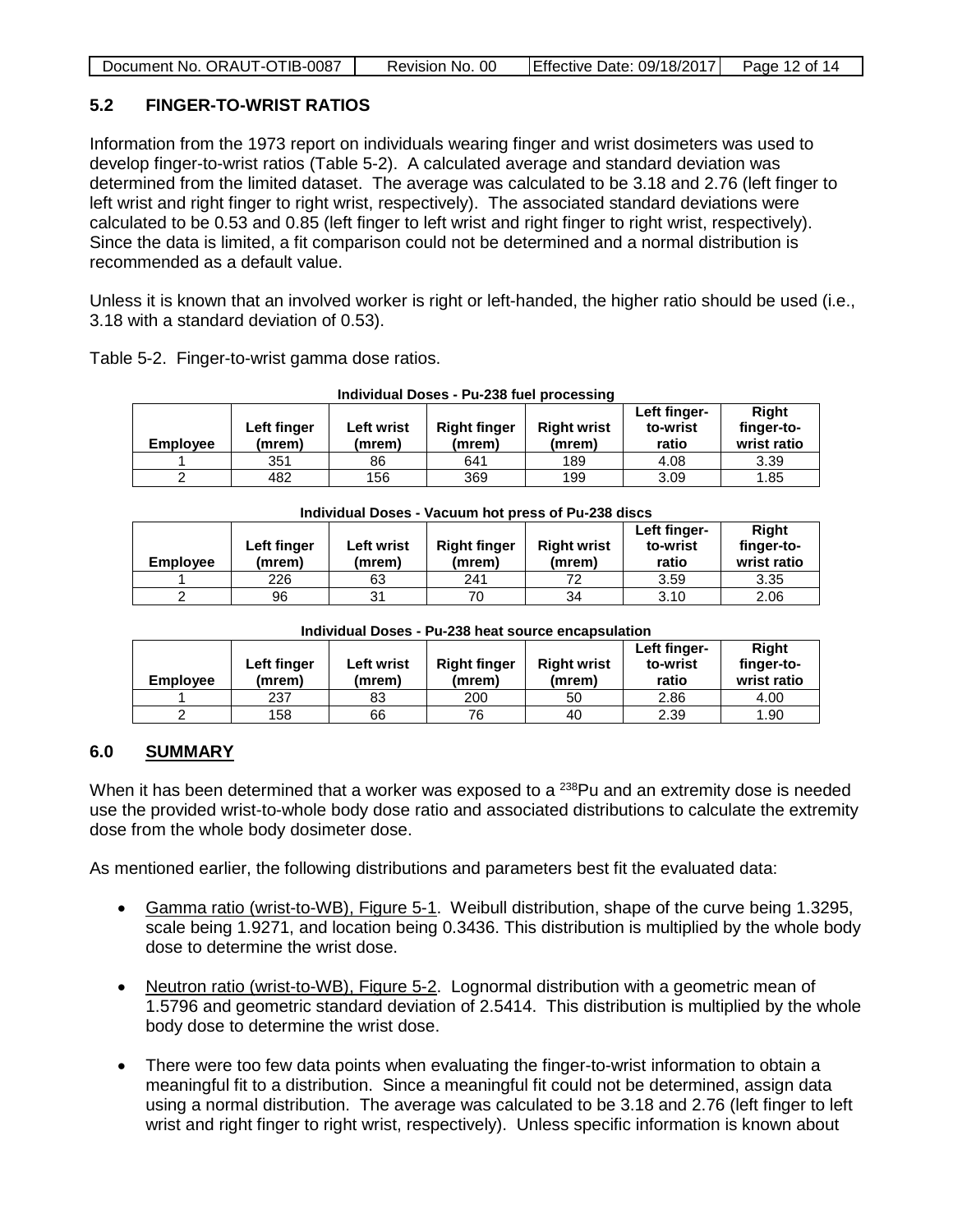the workers handedness (i.e., right-handed or left-handed) use the more favorable mean of 3.18 and a standard deviation of 0.53. This value is applied to the appropriate wrist dose to determine the finger dose.

Additionally, finger doses can be determined if needed using the calculated mean finger-to-wrist ratios. If only a whole body dose is available for an Energy Employee, but a finger dose is needed, calculate a wrist dose using the provided wrist-to-WB ratio. Use this calculated dose and the fingerto-wrist ratio to determine the dose to assign to the finger.